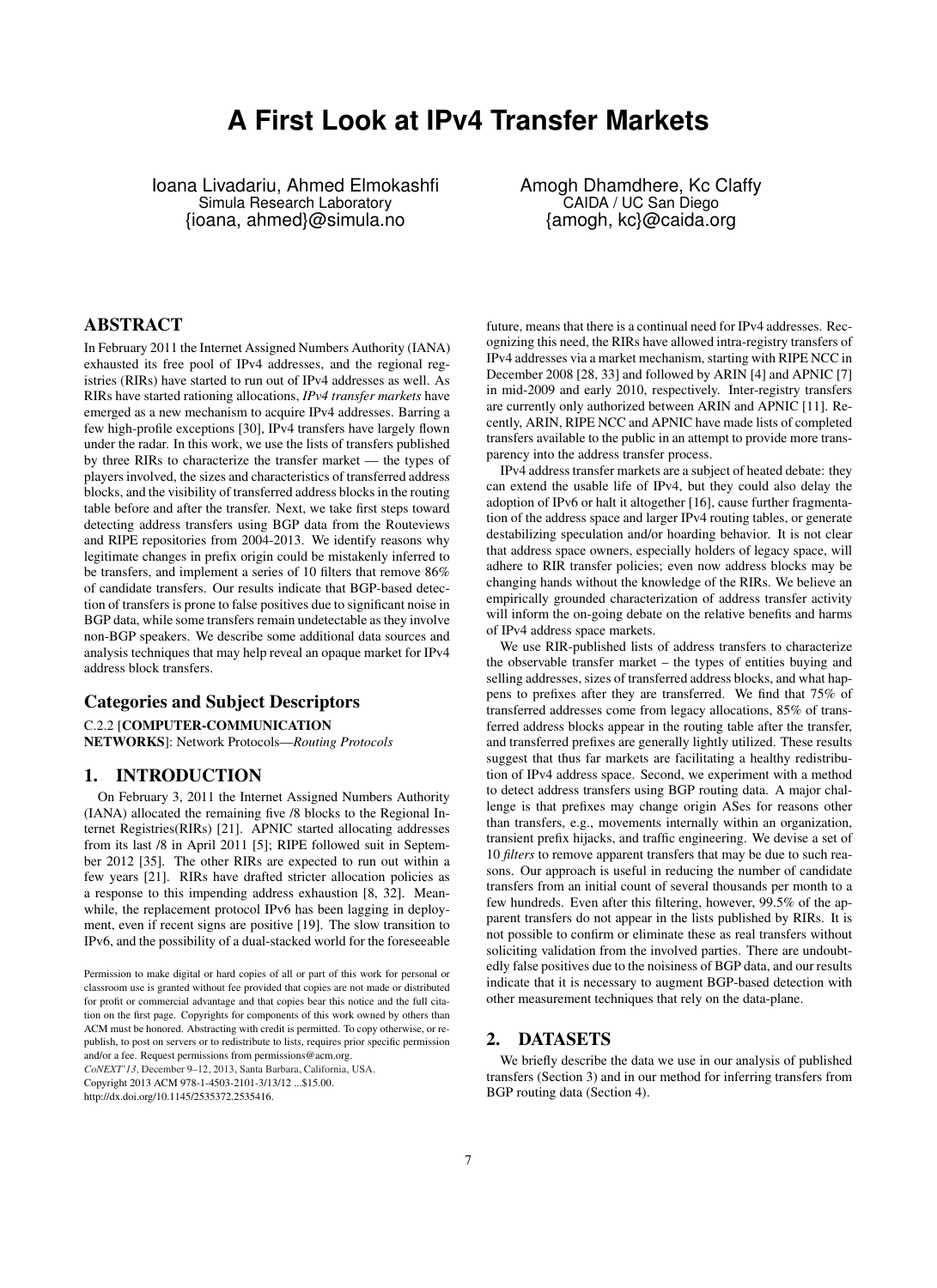Lists of transferred address blocks: Three registries have published lists of IP address transfers in their region: ARIN [10], AP-NIC [6], and RIPE NCC [34]. ARIN publishes this information dating back to October 2009, and APNIC from November 2010 onwards. RIPE NCC has started publishing transfers recently, starting October 2012. The ARIN list also specifies inter-RIR transfers between ARIN and APNIC.

BGP data: We collected historical BGP data from the two major public repositories at RouteViews [3] and RIPE [36]. Our data spans 9 years from 2004 to 2012. We use it to build prefix-AS maps for use in transfer inference (Section 4).

AS relationships: We use CAIDA's AS relationship classification algorithm [27] to infer business relationships between ASes. The AS-rank algorithm classifies AS links into two types, customerprovider or settlement-free peer.

AS classification: We use an AS classification scheme from our previous work [18] to classify ASes into four categories: Enterprise Customer (EC), Small Transit Provider (STP), Large Transit Provider (LTP), and Content/Access/Hosting Provider (CAHP). Our previous work provides details regarding the validation and robustness of our classification, which achieves an accuracy of 85% [18].

WHOIS data: We use delegation files published by RIRs [9] to find the allocation date associated with given address blocks. We use CAIDA's AS-to-organization dataset [23] to group together ASes belonging to the same organization. This dataset is built from WHOIS data, and extends the method proposed in previous work on AS-toorganization mapping [14].

IP census data: In Section 3 we study address space utilization by networks that either buy or sell IPv4 addresses. To measure the utilization of IP address space, we use data from ISI's July 2012 Internet Census [22], which consists of a list of probed and responding IP addresses from a scan of the entire IPv4 Internet.

# 3. OBSERVABLE TRANSFER MARKET

In this section, we use the lists of transferred address blocks published by ARIN, RIPE NCC and APNIC to characterize the publicly documented transfer market. Our goal is to look into the types of organizations that are buying and selling address space, the nature of address blocks being traded, and the visibility of transferred address blocks in the routing table.

### General statistics of market transfers

ARIN reports 111 completed transfers from October 2009 to March 2013. 26 of these transfers involve sub-prefixes of 198.32.0.0/16, a block reserved by ARIN for Internet Exchange points (IXPs). These transfers turn out to be triggered by the re-numbering of the DNS "L" root server [17]. RIPE NCC reports 31 transfers from October 2012 to March 2013, and APNIC reports 277 transfers between November 2010 and March 2013. APNIC's list includes non-market transfers, e.g., those due to merger and acquisition (M&A). We manually inspect and remove 45 transfers that either occurred within the same organization, or due to M&A activities. This leaves 232 transfers, which may still include non-market transfers, i.e., we consider it an upper bound on the number of market transfers in the APNIC region. Eight authorized transfers from the ARIN to APNIC regions are reported between October 2012 and January 2013 [10].

Figure 1 shows the number of transfers per month reported by each RIR. ARIN transfers peak on two occasions, in December 2009 and August 2011. The first peak corresponds to 13 transfers from the IXP block mentioned above. Since we are interested in market transfers, we ignore these transfers, leaving 85 market



Figure 1: The number of transfers reported by each RIR over time. The number of transfers per month in the APNIC region shows an increasing trend.

| Table 1. Transicricu biocks classification |                                 |          |  |
|--------------------------------------------|---------------------------------|----------|--|
| <b>Class</b>                               | Before                          | After    |  |
| $A-I$                                      | Never routed                    | unrouted |  |
| $A-II$                                     | Unrouted for the last two years |          |  |
|                                            | (routed before that)            | unrouted |  |
| B                                          | routed                          | unrouted |  |
| $C-I$                                      | Never routed                    | routed   |  |
| $C-II$                                     | unrouted for the last two years |          |  |
|                                            | (routed before that)            | routed   |  |
|                                            | routed                          | routed   |  |

Table 1: Transferred blocks classification

transfers. The second peak represents Microsoft's purchase of 38 address blocks from Nortel [30]. Over half (45) of the transferred blocks in ARIN used to be owned by Nortel. While there are only on average 32 transfers per year in the ARIN region, APNIC and RIPE had 83 and 62 reported transfers, respectively. More transfer activity in the APNIC and RIPE regions is consistent with address scarcity in those regions, which are already allocating addresses from their last /8, unlike ARIN [21].

Counting the number of transferred addresses, rather than the number of transactions, reveals a different picture. The number of transferred addresses is higher in the ARIN region than APNIC or RIPE, mostly due to the Nortel transfer. In terms of size of transferred blocks, ARIN exhibits larger transfers, with its first quartile at a /16; the same quartile is /19.5 and /20 for the RIPE and AP-NIC regions, respectively. The median size of a transferred prefix is /21 in the ARIN and RIPE regions, while it is /23 for the APNIC regions. These differences are also consistent with relatively more address scarcity in the APNIC and RIPE regions.

#### Where are addresses going?

Understanding the geographies of the transfer market gives insight into its spread and into the role played by brokerages such as the IPv4 Market Group [2] in bringing together sellers and buyers. Most of the transferred addresses move between organizations that are registered (according to WHOIS data) in different countries. 53% and 66% of all transferred addresses fall into this category in APNIC and RIPE, respectively.<sup>1</sup> Buyers come from 13 countries in APNIC and 12 in RIPE, but the numbers are dominated by a few countries. Buyers from Japan and Hong Kong dominate the AP-NIC transfers (60% of addresses), while in the RIPE region buyers from Great Britain and France dominate (52% of addresses). The prevalence of inter-country transfers suggests that brokers may play a valuable role in bringing together buyers and sellers.

#### Are transferred blocks used immediately?

While the lists of transfers published by RIRs show which address blocks are being transferred, they do not say whether the transferred

<sup>&</sup>lt;sup>1</sup>We do not measure these statistics for transfers within the ARIN region, since all buyers and sellers are from the U.S. or Canada.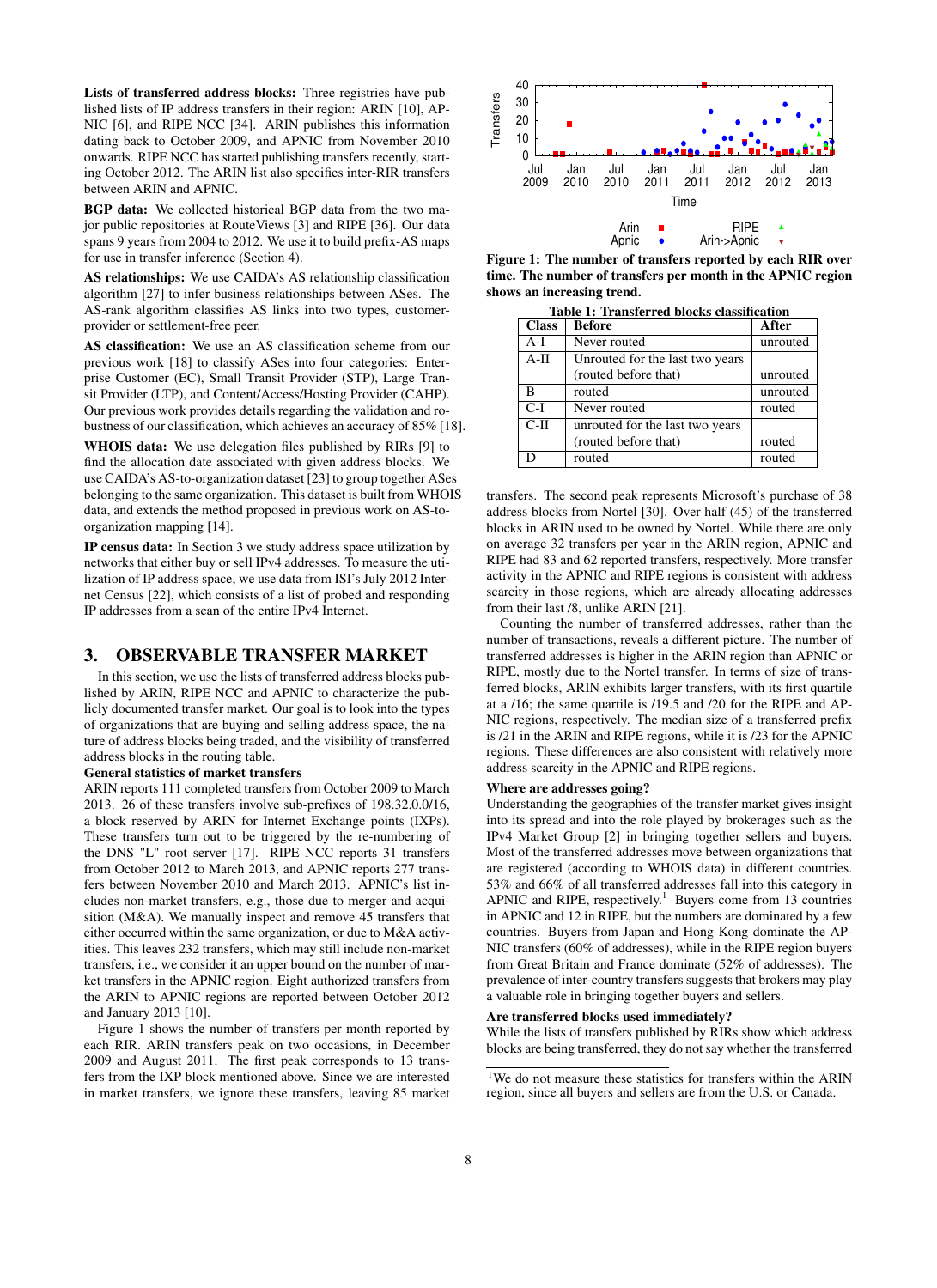Table 2: Transferred address blocks from each category in each RIR and overall. The numbers in parentheses are percentages of all prefixes from that RIR.

| <b>RIR</b>   | $A-I$ | $A-II$ | в     | $C-I$   | $C-II$ | D        |
|--------------|-------|--------|-------|---------|--------|----------|
| <b>APNIC</b> | 12(5) | 5(2)   | 20(9) | 36(16)  | 35(15) | 124 (53) |
| <b>ARIN</b>  | 4(5)  | 4(5)   | 5(6)  | 26(31)  | 10(11) | 36(42)   |
| <b>RIPE</b>  | 0(0)  | 0(0)   | 3(10) | 2(6)    | 7(23)  | 19(61)   |
| ARIN-        | 1(12) | 0(0)   | 2(25) | 2(25)   | 0(0)   | 3(38)    |
| <b>APNIC</b> |       |        |       |         |        |          |
| Total        | 17(5) | 9(2)   | 30(8) | 66 (19) | 52(15) | 182 (51) |

prefixes appear in the routing table. To understand the life-cycle of transferred blocks, we divide them into six classes (described in Table 1) based on their presence in the routing table before and after the transfer. To determine if a prefix was ever advertised in the past, we use historical routing tables collected from the Routeviews and RIPE NCC repositories from 1998 onwards. Table 2 shows the number of prefixes in each class for each RIR. Most transferred blocks (85% of transferred prefixes from all RIRs combined) are currently advertised, i.e., classes C-I, C-II, and D. 34% of all transferred blocks were either advertised for the first time after their transfer, or reappeared following an absence of at least two years, i.e., Classes C-I and C-II. This observation indicates that address space is transferred to organizations that actually use it. The percentage of transferred prefixes that are currently unrouted (classes A-I, A-II, and B) is 15%. Investigating these prefixes shows that the bulk of them are either allocated to national registries such as JPNIC, their transfers took place recently in the past six months, or they are part of a buyout of prefixes of which some are already advertised. For example, 8 of the currently unrouted prefixes in ARIN were bought along with other blocks from Nortel by Microsoft, Salesforce, and Vodafone.

A plausible explanation for the unrouted blocks is that networks are not ready to deploy acquired addresses immediately. We measured the latency between address acquisition and advertisement for all registries, and find that it takes on average 1.1, 2.4, and 6.7 months to re-advertise an acquired prefix in RIPE, APNIC, and ARIN respectively. The difference in latency indicates that ASes in the RIPE and APNIC regions are buying addresses to meet more immediate needs than in the ARIN region. A more pessimistic interpretation of unrouted blocks is that some organizations are acquiring addresses to *hoard* them, anticipating an increase in their value. Only 15% of transferred prefixes remain unadvertised so far, so such pessimism may be premature. It is, however, a strong motivation for tracking advertisement latency of transferred addresses.

#### Do buyers need the addresses more than sellers?

We used the IP census data to measure the utilization of transferred prefixes before they were transferred, i.e., the fraction of a prefix that the probing was able to reach.<sup>2</sup> Since we have only a single snapshot of ISI's IP census data from July 2012 [22], we examine only subsequent transfers, and find that utilization of transferred prefixes (before their transfer) was significantly lower than other blocks. On average, the utilization of transferred blocks was 0.8%, 3.9% and 2.9% for ARIN, APNIC, and RIPE, respectively, compared to an average of 9.4% for all other routed prefixes.

We also found that buyer ASes utilize their *other* (i.e., non-transferred) address space more than sellers: the median utilization of address space already owned by buyers was about 5%, 8%, and 19% in the ARIN, APNIC, and RIPE regions, respectively; corresponding utilization of addresses already owned by sellers was 0.9%, 2.5%, and 5.3%, respectively. These differences imply that ASes are offering underutilized space for transfer, while buyers seem driven by an actual need for more addresses.

#### What kind of ASes are involved in transfers?

We next investigate the types of ASes that are involved in transfers, using our AS classification listed in Section 2. We note that the scheme classifies ASNs, and does not include organizations that do not have AS numbers. Such *non-speakers* also appear as buyers or sellers in the RIR transfer lists. We find that acquisitions and sales are dominated by networks at the edge of the AS ecosystem, namely CAHPs, ECs, and non-BGP speakers. All purchases in RIPE, 75% of transfers in APNIC, and 87% of the transfers in ARIN are by such edge networks. We also investigate the allocation dates of the AS buyers, to develop a better understanding of their motives. The number of BGP-speaking buyers (those with AS numbers) is 63 (APNIC), 33 (ARIN), and 21 (RIPE). The number of non-BGP speaking buyers (organizations with no AS numbers who have their addresses advertised by their providers) is 10 and 2 in APNIC and ARIN, respectively. Of the BGP-speaking buyers, 13 ASes in APNIC, 7 in ARIN, and 10 in RIPE were allocated after January 2011, indicating that many buyers are newly joining edge ASes. Interestingly, a previous study of IPv6 deployment found that edge ASes are lagging in IPv6 deployment [19].

#### Are mostly legacy prefixes transferred?

In the years predating RIRs, IANA directly allocated addresses to requesting networks. Such *legacy allocations* account for about 40% of the total IPv4 address space [24]. The allocation of legacy addresses was not tightly coupled with need, e.g., entire /8 blocks were allocated to universities that required (and utilized) much less space. We find that legacy addresses account for 75% of all transferred IP addresses, disproportionately higher than their contribution to the entire IPv4 address space (40%). This high fraction of transferred legacy allocations suggests a healthy redistribution process. Mueller et al. [29] also found a similarly large number of legacy allocations involved in transfers published by ARIN and APNIC between 2009 and 2012.

#### How much money has been transferred so far?

According to the list of published transfers, 11515904 IP addresses have changed hands so far. The Nortel and Borders sales in 2011 were reported to be at the rate of \$11.25 and \$12 per IP address, respectively. Prices for other transactions have not been published, but assuming \$11.25 per address, roughly \$130 million has been exchanged for addresses so far. Mueller et al. [29] estimated that \$60 million had changed hands based on ARIN and APNIC transfers from 2009 to mid-2012. Our larger estimate covers transfers until March 2013 and also includes transfers in the RIPE region. Mueller et al. also discarded transfers that involved national registries, e.g., JPNIC in the APNIC region, which we do not. As mentioned earlier, the APNIC transfer lists possibly include nonmarket transfers. Excluding APNIC transfers reduces our estimate to \$91 million.

#### Do markets affect IPv6 adoption?

To explore the relationship between IPv4 transfer markets and IPv6 adoption, we check whether ASes that are receiving IPv4 address transfers (as recorded by the RIRs) are also originating IPv6 prefixes in publicly available BGP data. We found 33 recipient ASes in the ARIN region, of which 18 (55%) originated IPv6 prefixes in April 2013. In the RIPE region, 10 out of 21 recipient ASes originated IPv6 prefixes, while the corresponding number for APNIC was 33 out of 63 (52%). Previous work found that the fraction of

<sup>2</sup> We recognize the problem with defining *utilization* as "ICMP responding" given unknown filtering behavior, but we will use this terminology in this section.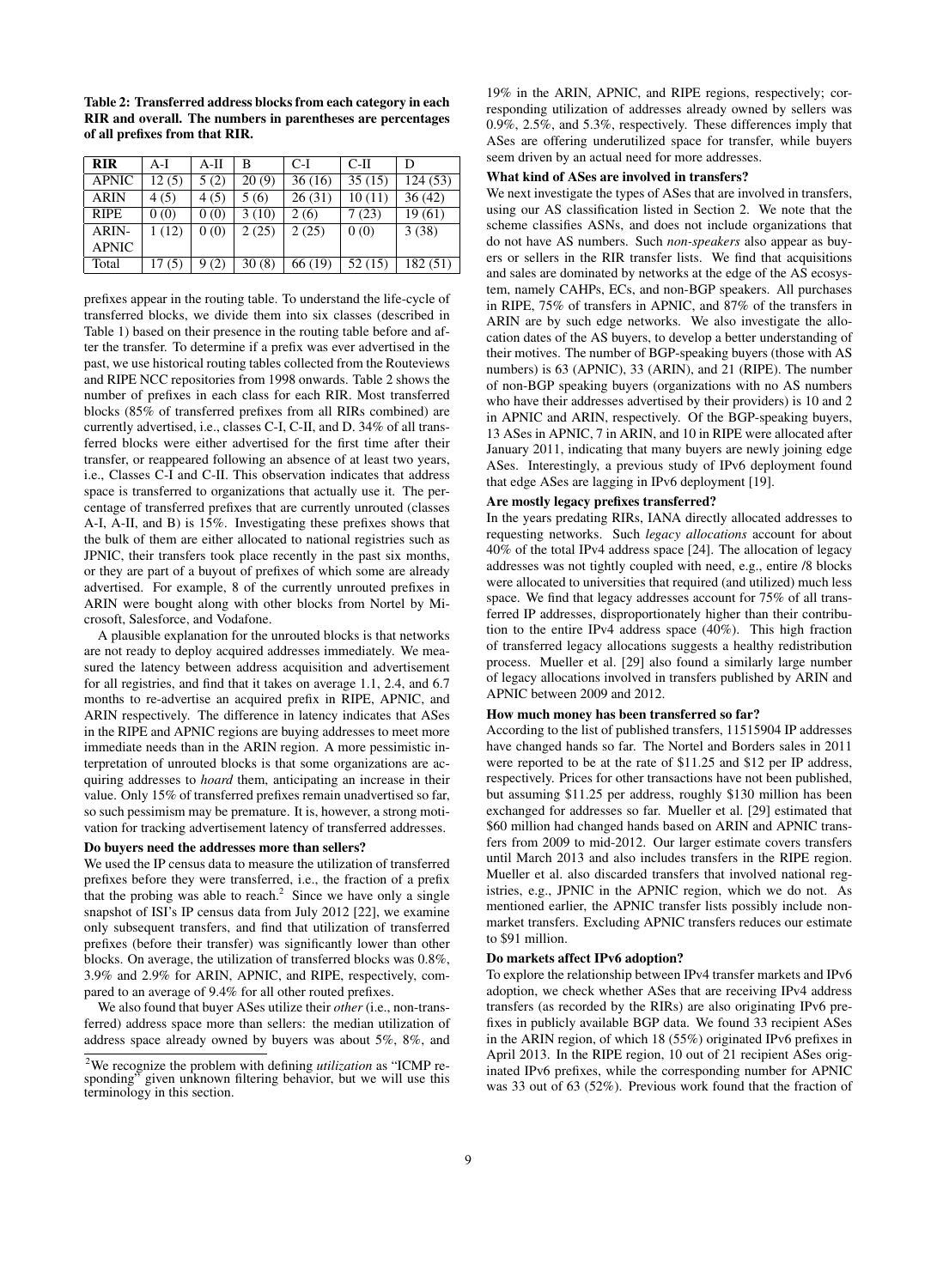ASes from the IPv4 graph that are also present in IPv6 was less than 20% for each RIR [19]. Nonetheless, the fact that about half of the ASes receiving IPv4 transfers have not deployed IPv6 does indicate that some organizations view the IPv4 transfer market as mechanism to avoid deploying IPv6 immediately.

## 4. INFERRING TRANSFERS IN BGP DATA

In this section we propose and evaluate a technique to automatically infer transfers of IP blocks using only information from routing tables. We infer *candidate transfers* by observing changes in the origin AS of prefixes seen in BGP routing tables over time, assuming the origin AS of a prefix is its "owner". We build our prefix-AS mappings from BGP data, assigning the origin AS of a prefix as its "owner". We construct one prefix-AS mapping on each of the first 7 days of every month, combining the largest routing table from the RIPE collector rrc04 with the largest from the Routeviews collector routeviews2 on that day. This gives us 7 prefix-AS mappings for that month. We then use *majority filtering* to retain only those prefix-AS mappings that were seen in at least 4 of the 7 daily snapshots, and seen from monitors that observed more than 90% of the routed prefixes. This process yields a single prefix-AS mapping for each month, and a total of 1014215 mappings over nine years. Majority filtering ensures that our prefix-AS mapping in each snapshot is robust to transient events in the routing table.

We consider a *full transfer* to have occurred when we observe the origin AS change for an entire address block at a single point in time. In a *partial transfer*, we observe a change in the origin AS for a part of an advertised address block. Consider two prefixes *p<sup>a</sup>* and  $p<sub>b</sub>$ , where the address space of  $p<sub>a</sub>$  completely overlaps the address space of  $p_b$ . Assume that  $p_a$  is advertised by AS A from time  $t_1$ until  $t_2$ , and  $p_b$  by AS B from  $t_3$  until  $t_4$ , where the time periods do not overlap. In this case, we identify a partial transfer of  $p<sub>b</sub>$  at time *t*<sup>3</sup> from seller A to buyer B. The reverse situation could also occur, where the buyer acquires multiple smaller address blocks and starts advertising the total acquired space.

This basic approach can mis-infer transfer activity based on origin AS changes due to entirely different reasons, e.g., traffic engineering, mergers and acquisitions, prefix hijacks. To remove such non-transfers from the list of candidate transfers, we implement the following set of filters, and apply them to candidate transfers in the following order.

Transient filter: BGP misconfigurations or prefix hijacks can cause prefixes to temporarily change origin. To disqualify such cases as candidate transfers, we consider only prefixes that have been advertised by the same AS for at least four months before and after being transferred.

RIR filter: We filter out candidate transfers in which one of the involved ASes is assigned to an Internet Registry, according to WHOIS data.

Delegation filter: Provider aggregatable (PA) space refers to address space that is assigned by a service provider to its customers in such a way that routing information for many customers can be aggregated. In contrast, Provider Independent (PI) address space is assigned to end-users. To avoid false positives due to the delegation of PA address space by transit providers to their customers, we use the method proposed by Cittadini et al. [15] to classify prefixes into four categories: top, lonely, deaggregated and delegated. A prefix  $p_t$  is considered to be a top prefix if other prefixes exist in the routing table for which  $p_t$  is a covering prefix. A prefix  $p_l$  is classified as a lonely prefix if no covering or covered prefixes appear in the routing table for  $p_l$ . A prefix  $p_{da}$  is a deaggregated prefix if it is covered by another prefix  $p_t$  and both prefixes are advertised by the same AS. A prefix  $p_{de}$  is a delegated prefix if it is covered by

| <b>Filter</b>           | <b>Removed transfers</b> | $\%$     |
|-------------------------|--------------------------|----------|
| Transient               | 43,851                   | 25.33%   |
| <b>RIR</b>              | 217                      | 0.12%    |
| Delegation              | 25664                    | 14.82%   |
| Map-to-org              | 22284                    | 12.87%   |
| <b>Set</b>              | 47                       | $0.02\%$ |
| AS Death                | 5712                     | 3.29%    |
| AS Born                 | 18217                    | 10.52%   |
| Allocation              | 441                      | 0.25%    |
| <b>Transit Provider</b> | 26418                    | 15.26%   |
| Customer-Provider       | 2420                     | 1.39%    |

| Table 3: Filtering the inital set of 173,105 candidate transfers. |  |
|-------------------------------------------------------------------|--|
| The filters are listed in the order in which they were applied.   |  |

another prefix  $p_t$ <sup> $\prime$ </sup> but the two prefixes are advertised by two different ASes. The delegation filter removes a candidate transfer if the prefix is classified as delegated.

Map-to-Organization filter: If a candidate transfer involves two ASes belonging to the same organization, then the movement could simply reflect a change of internal policy rather than an actual transfer. If a prefix moves between two ASes belonging to the same organization (according to our AS-to-organization map [23]), then we remove this prefix from the candidate transfers.

Set filter: The origin of a prefix can be an AS set, indicating that the origin is an unordered sequence of aggregated ASes. For prefixes originated by AS sets that appear in our snapshots, we filter candidate transfers where the prefixes moves between two ASes in the same set.

AS Death, AS Born filters: The AS Death filter is designed to remove non-market transfers due to mergers and acquisitions. We consider an AS to be involved in a merger or acquisition if it sells parts of its address space and disappears from the routing table at some time after 3 months from the date of the transfer. The AS Born filter is designed to remove candidate transfers where organizations that previously held Provider Aggregatable (PA) space acquire AS numbers and begin to advertise the space themselves. We filter candidate transfers in which the recipient ASes appeared in the routing table for less than twelve months before the transfer. Allocation filter: We use delegation files provided by the five RIRs [9] to remove prefixes that appear in BGP routing tables before they are allocated ("bogon" prefixes).

Transit Provider filter: An organization that owns a prefix *p* (but no AS number) may switch upstream providers from A to B, which appears as a transfer of prefix *p* from *A* to *B*. Transit ISPs are unlikely to transfer IP addresses since they are a critical input to the transit business, so this filter removes transfers for which we have classified the seller as a (small or large) transit provider.

Customer-Provider filter: Provider Aggregatable (PA) address space that is sub-allocated by providers to their customers or returned by customers to providers could appear in our candidate list of transfers. The customer-provider filter uses AS-relationship files to filter the candidate transfer of prefix *p* from AS *A* to AS *B* if the following conditions are satisfied: *A* is the provider of *B* at time *t*, and the provider continues to advertise blocks adjacent to *p* after *t*.

# 5. EVALUATION RESULTS

Table 3 shows the number of candidate transfers removed by each filter when applied to our initial list of 173,105 candidate transfers. The transient, delegation, map-to-Organization filters removed most (53%) candidate transfers. After applying all ten filters, the final set of candidate transfers is almost an order of magni-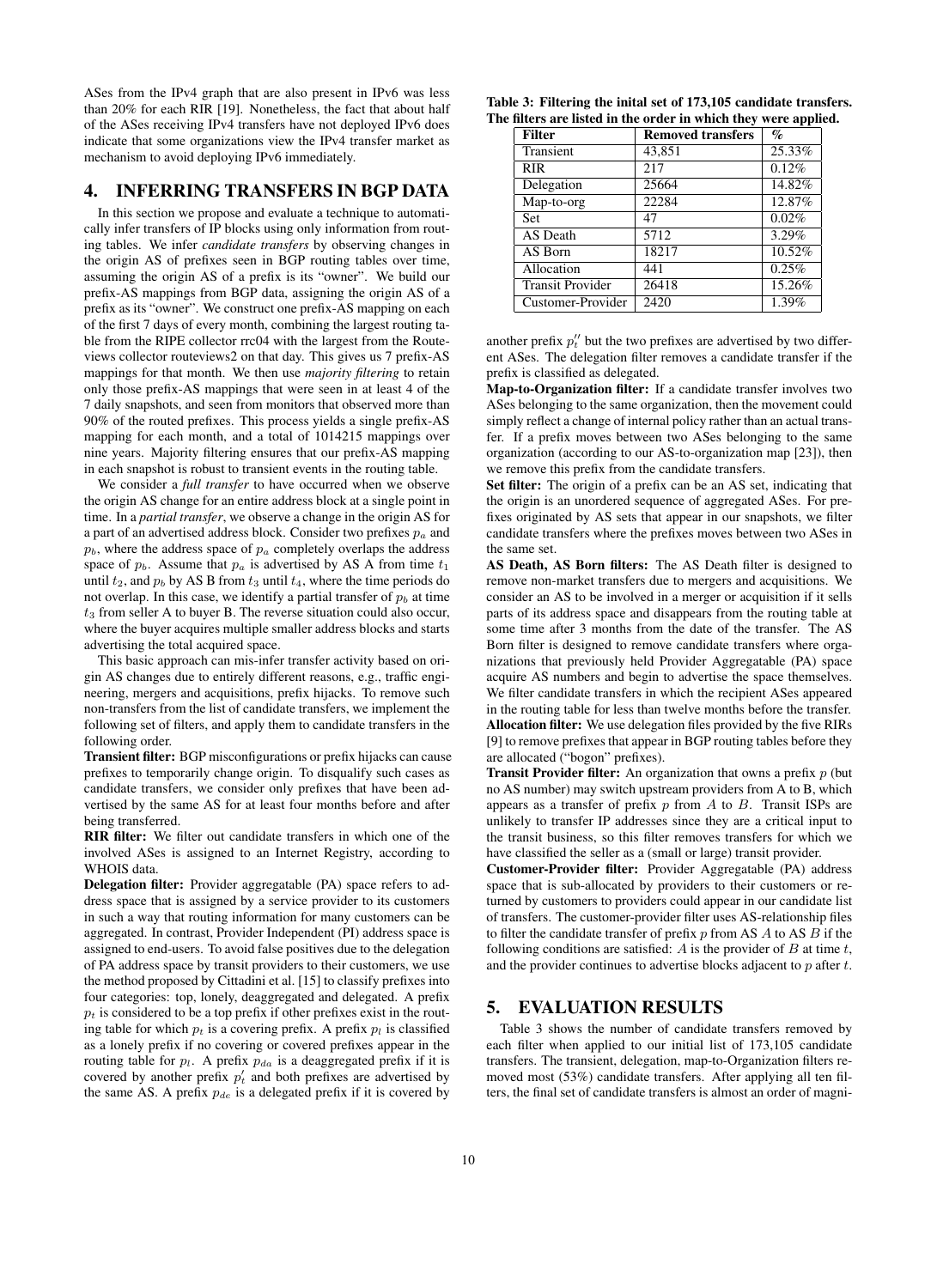

Figure 2: Inferred initial and final transfers. Our filtering methodology reduces the set of candidate transfers by an order of magnitude.

tude smaller. Figure 2 plots the number of initial candidate transfers and the number of transfers inferred after filtering. Our detection stops in December 2012 because of the four-month limit required by our transient filter.

We evaluate the BGP-based detection method by comparing the inferred transfers with the ground truth transfer transactions published by RIRs. Our method depends on prefix announcements, and thus can only detect transfers involving prefixes that were routed before and after the transfer, i.e., class D prefixes as defined in Section 3. Table 4 presents the outcome of this evaluation. Some transfers are not detectable using our method, because the involved prefixes do not change origins, e.g., they move between non-BGP customers of the same AS. Our method detects most detectable transfers, except those in the APNIC region, where non-market transfers muddle the data. Such non-market transfers are due to mergers and acquisitions that do not result in any change in the origin AS of the prefix, and are thus false negatives with our methodology. Four of the 7 false negatives in ARIN are filtered by our "Transit Provider Filter". One of them was owned by Norand Co., a non-BGP speaker, and advertised by AT&T, which appears as its owner. The remaining three are filtered by the *AS Born Filter*. The false negative in RIPE is caused by the seller continuing to advertise (intentionally or erroneously) parts of the transferred block after the transfer, and is thus not a false negative in the true sense.

We have presented our experiences with detecting transfers using publicly available BGP data. While the BGP-based method does detect transfers, 99.5% of the candidate transfers it infers are not in the lists published by RIRs. Also, some published transfers are undetectable due to the presence of non-BGP speakers. IP address blocks owned by non-BGP speaking organizations are advertised by the organization's upstream providers. When a non-BGP speaker switches providers, its address space appears in the BGP data as transferred between the involved providers – these are false positives of the BGP-based method. For detecting candidate transfers that occur on the black or grey market, false positives are tolerable, because the goal is to reduce the huge number of apparent transfers in BGP data to just the suspicious cases. We can then analyze the suspicious cases in detail if they are small in number. False negatives and undetectables are more problematic, as they mean that some transfers may pass undetected unless they are reported to the RIRs. We are planning to extend our method to reduce the number of false positives and undetectables caused by PA space. One approach we are considering is the limited use of WHOIS data for identifying PA space and non-BGP speaking organizations. While additional filters and the use of some WHOIS data may improve the detection accuracy, our results indicate that we may need to look at

Table 4: Comparison of inferred candidate transfers with transfer lists published by RIRs.

| <b>RIR</b>   | Undetectable | False negatives   Detected |  |
|--------------|--------------|----------------------------|--|
| <b>APNIC</b> | าก           |                            |  |
| <b>ARIN</b>  |              |                            |  |
| RIPE NCC     |              |                            |  |

other data sources to augment BGP-based detection. We briefly describe some possible approaches in Section 7.

# 6. RELATED WORK

Closely related to our work is that of Mueller et al. [29], who studied the IPv4 transfer market from 2009 to mid-2012 using WHOIS data, transfer lists published by ARIN and APNIC, and bankruptcy court orders reporting completed transfers. They found that 89% of transferred addresses were from legacy allocations; we find that 75% of transferred addresses in our extended dataset come from legacy allocations. In addition, we have added an analysis of the transfer listings from RIPE NCC, which did not publish transfers until October 2012. Further, Mueller et al. [29] did not look into whether transferred prefixes show up in the routing table, the time lag between transfer and advertisement, the utilization of transferred prefixes and ASes involved in transfers, and the relation to IPv6 adoption.

Several research publications, press articles and presentations at research and operational venues have debated the pros and cons of IPv4 address transfer [12, 13, 20, 25, 26], a debate we briefly summarized in Section 1. Osterweil et al. [31] argued that RIRs should deregulate the sale of IP addresses altogether, and implement resource certification as proof of ownership of IP blocks. We are not aware of other empirical analysis of transfers that have already occurred, or methods to detect address transfers that may be occurring without the knowledge of RIRs.

### 7. DISCUSSION AND FUTURE WORK

We analyzed address transfers that have already been completed (and documented by RIRs) finding that 75% of transferred addresses involve legacy allocations, involve underutilized prefixes, and are generally advertised via BGP into the global routing table shortly after the transfers take place. These indicators suggest that address markets, at least what we can see of them, are serving their intended purpose of facilitating a redistribution of underutilized addresses to entities that need them. Next, we inferred a number of *apparent transfers* using BGP data, and developed some techniques to filter out false candidate transfers based on other AS behavior that might share BGP-observable characteristics of transfer behavior. While some of these inferred transfers correspond to transfers published by RIRs, we infer many more that are not in RIR transfer listings. Some of these are surely false positives in our methodology, but others could be the result of transfers happening on an underground market, bypassing the RIRs. There is no way to confirm these one way or the other without soliciting ground truth from the parties involved in these transfers.

The number of transferred prefixes (reported in the lists published by RIRs) is still small (a total of 382 transferred prefixes as compared to more than 400K routed prefixes), and we have discerned no significant effects on global routing tables, such as increased fragmentation of address blocks or unusual growth in routing table sizes. But we have observed an increasing trend in the number of transfers published by RIRs (2, 109, and 184 in 2010, 2011, and 2012, respectively), indicating that the popular-